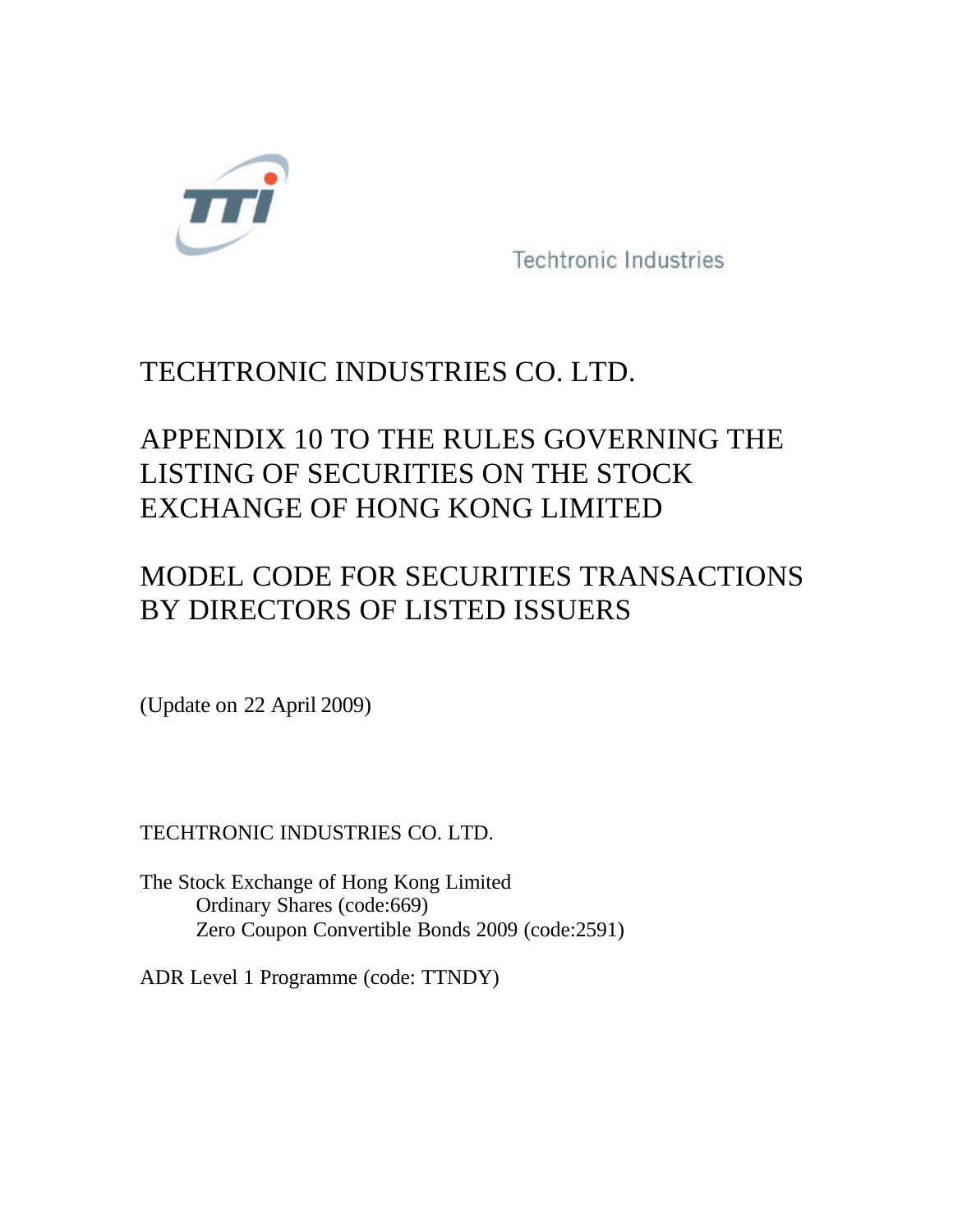### **Appendix 10**

### **Model Code for Securities Transactions by Directors of Listed Issuers**

#### **Basic Principles**

- 1. This code (both the basic principles and the rules) sets a required standard against which directors must measure their conduct regarding transactions in securities of their listed issuers. Any breach of such required standard will be regarded as a breach of the Exchange Listing Rules. A director must seek to secure that all dealings in which he is or is deemed to be interested be conducted in accordance with this code.
- 2. A listed issuer may adopt its own code on terms no less exacting than those set out in this code if it so wishes. Any breach of such code will not be a breach of the Exchange Listing Rules unless it is also a breach of the required standard contained in this code.
- 3. The Exchange regards it as highly desirable that directors of a listed issuer should hold securities in the listed issuer.
- 4. Directors wishing to deal in any securities in a listed issuer must first have regard to the provisions of Parts XIII and XIV of the Securities and Futures Ordinance with respect to insider dealing and market misconduct. However, there are occasions where directors should not be free to deal in the listed issuer's securities even though the statutory requirements will not be contravened.
- 5. The single most important thrust of this code is that directors who are aware of or privy to any negotiations or agreements related to intended acquisitions or disposals which are notifiable transactions under Chapter 14 of the Exchange Listing Rules or connected transactions under Chapter 14A of the Exchange Listing Rules or any price-sensitive information must refrain from dealing in the listed issuer's securities as soon as they become aware of them or privy to them until proper disclosure of the information in accordance with the Exchange Listing Rules. Directors who are privy to relevant negotiations or agreements or any price-sensitive information should caution those directors who are not so privy that there may be unpublished price-sensitive information and that they must not deal in the listed issuer's securities for a similar period.
- 6. In addition, a director must not make any unauthorised disclosure of confidential information, whether to co-trustees or to any other person (even those to whom he owes a fiduciary duty) or make any use of such information for the advantage of himself or others.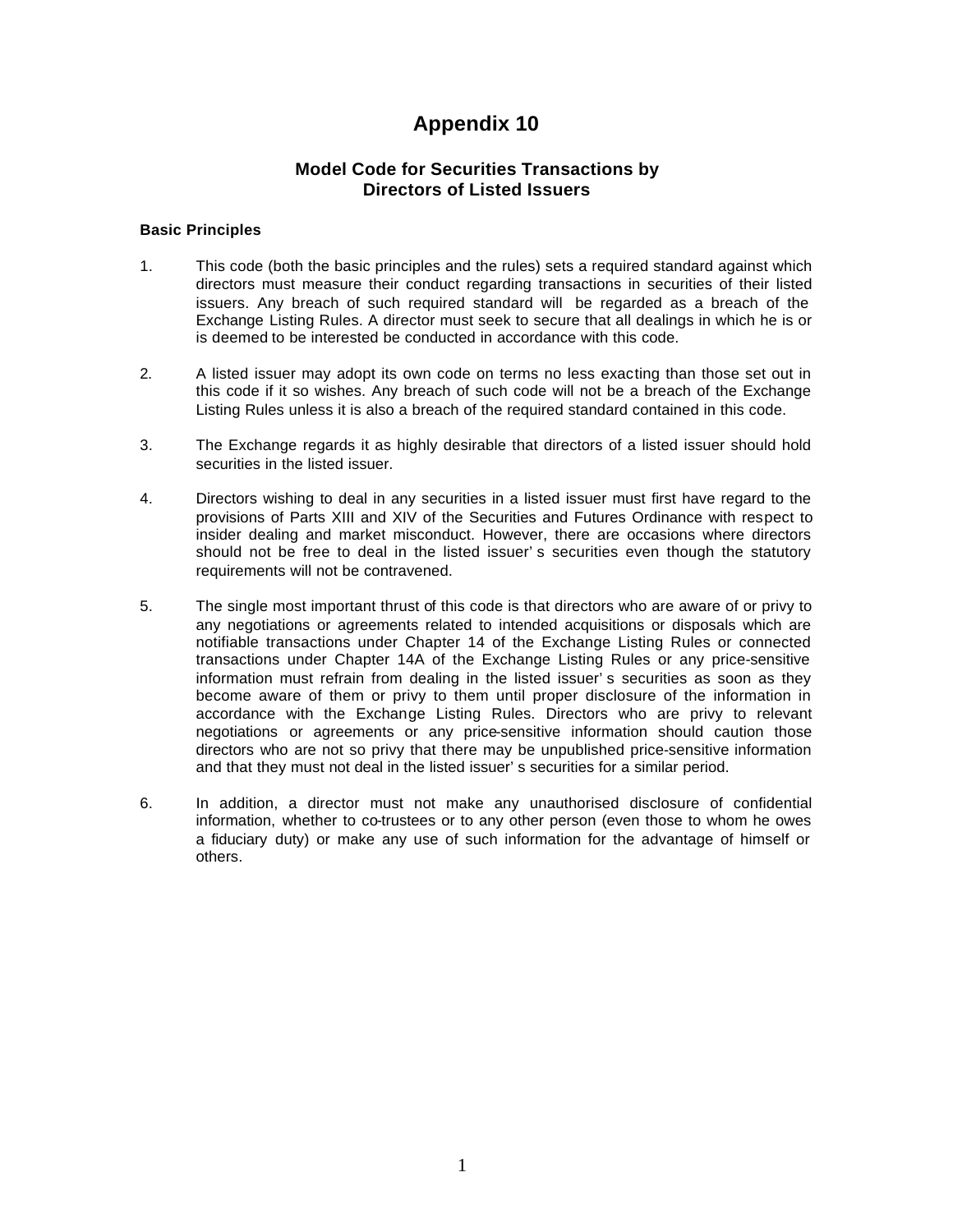#### **Interpretation**

- 7. For the purpose of this code:
	- (a) "dealing" includes, subject to paragraph (d) below, any acquisition, disposal or transfer of, or offer to acquire, dispose of or transfer, or creation of pledge, charge or any other security interest in, any securities of the listed issuer or any entity whose assets solely or substantially comprise securities of the listed issuer, and the grant, acceptance, acquisition, disposal, transfer, exercise or discharge of any option (whether call, put or both) or other right or obligation, present or future, conditional or unconditional, to acquire, dispose of or transfer securities, or any interest in securities, of the listed issuer or any such entity, in each case whether or not for consideration and any agreements to do any of the foregoing, and "deal" shall be construed accordingly;
	- (b) "beneficiary" includes any discretionary object of a discretionary trust (where the director is aware of the arrangement) and any beneficiary of a non-discretionary trust;
	- (c) "securities" means listed securities and any unlisted securities that are convertible or exchangeable into listed securities and structured products (including derivative warrants), such as those described in Chapter 15A of the Exchange Listing Rules, issued in respect of the listed securities of a listed issuer;
	- (d) notwithstanding the definition of "dealing" in paragraph (a) above, the following dealings are not subject to the provisions of this code:
		- (i) taking up of entitlements under a rights issue, bonus issue, capitalisation issue or other offer made by the listed issuer to holders of its securities (including an offer of shares in lieu of a cash dividend) but, for the avoidance of doubt, applying for excess shares in a rights issue or applying for shares in excess of an assured allotment in an open offer is a "dealing";
		- (ii) allowing entitlements to lapse under a rights issue or other offer made by the listed issuer to holders of its securities (including an offer of shares in lieu of a cash dividend);
		- (iii) undertakings to accept, or the acceptance of, a general offer for shares in the listed issuer made to shareholders other than those that are concert parties (as defined under the Takeovers Code) of the offeror;
		- (iv) exercise of share options or warrants or acceptance of an offer for shares pursuant to an agreement entered into with a listed issuer before a period during which dealing is prohibited under this code at the predetermined exercise price, being a fixed monetary amount determined at the time of grant of the share option or warrant or acceptance of an offer for shares;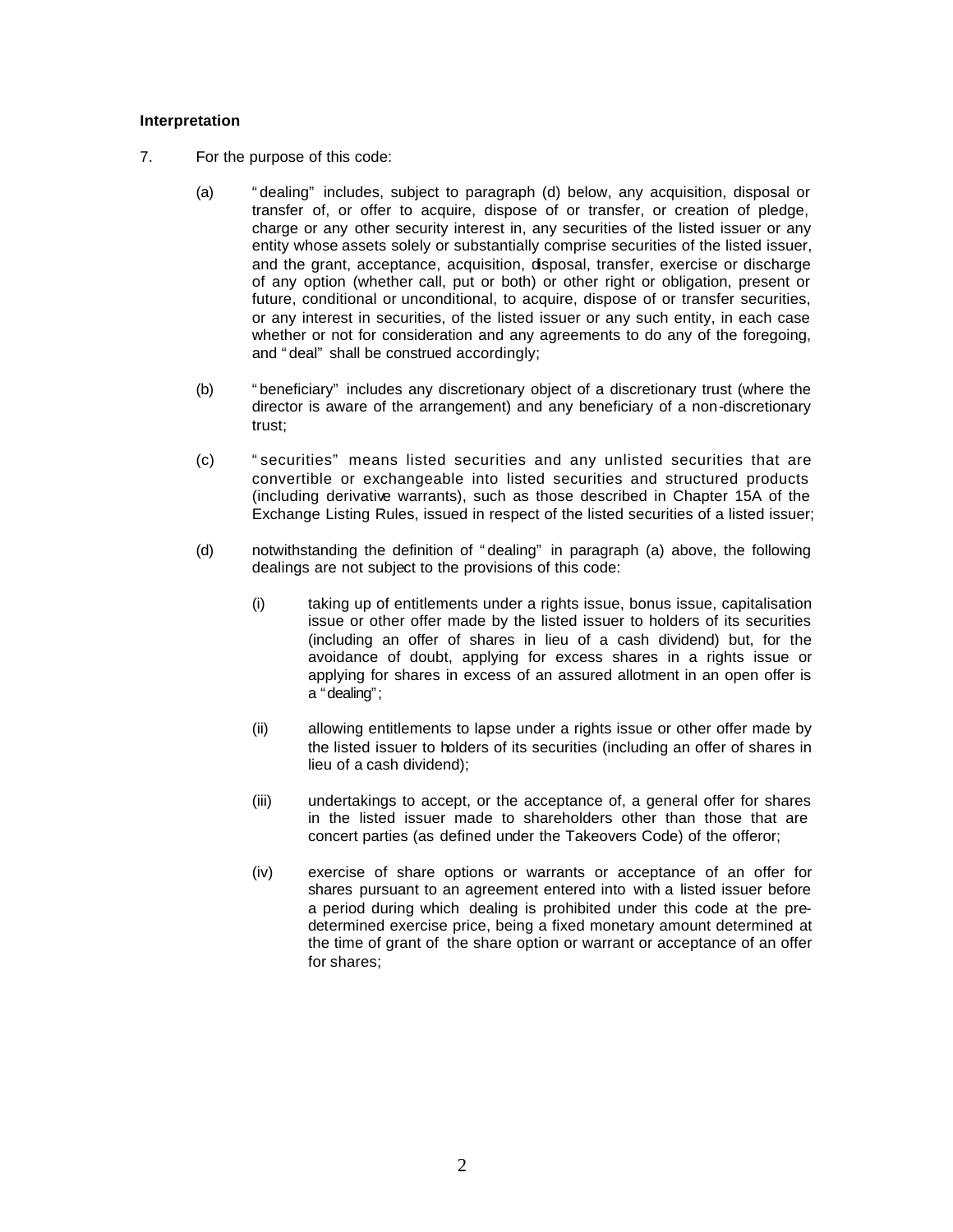- (v) an acquisition of qualification shares where, under the listed issuer's constitutional documents, the final date for acquiring such shares falls within a period when dealing is prohibited under this code and such shares cannot be acquired at another time;
- (vi) dealing where the beneficial interest or interests in the relevant security of the listed issuer do not change;
- (vii) dealing where a shareholder places out his existing shares in a "top-up" placing where the number of new shares subscribed by him pursuant to an irrevocable, binding obligation equals the number of existing shares placed out and the subscription price (after expenses) is the same as the price at which the existing shares were placed out; and
- (viii) dealing where the beneficial ownership is transferred from another party by operation of law.
- 8. For the purpose of this code, the grant to a director of an option to subscribe or purchase his company's securities shall be regarded as a dealing by him, if the price at which such option may be exercised is fixed at the time of such grant. If, however, an option is granted to a director on terms whereby the price at which such option may be exercised is to be fixed at the time of exercise, the dealing is to be regarded as taking place at the time of exercise.

#### **RULES**

#### **A. Absolute prohibitions**

- 1. A director must not deal in any of the securities of the listed issuer at any time when he is in possession of unpublished price-sensitive information in relation to those securities, or where clearance to deal is not otherwise conferred upon him under rule B.8 of this code.
	- *Note: "Price sensitive information" means information described in rule 13.09(1) and the notes thereunder. In the context of this code, rule 13.09(1)(c) and its notes 9, 10 and 11 are of particular relevance.*
- 2. A director must not deal in the securities of a listed issuer when by virtue of his position as a director of another listed issuer, he is in possession of unpublished price-sensitive information in relation to those securities.
- 3. (a) A director must not deal in any securities of the listed issuer on any day on which its financial results are published and:
	- (i) during the period of 60 days immediately preceding the publication date of the annual results or, if shorter, the period form the end of the relevant financial year up to the publication date of the results; and
	- (ii) during the period of 30 days immediately preceding the publication date of the quarterly results (if any) and half-year results or, if shorter, the period from the end of the relevant quarterly or half-year period up to the publication date of the results,

unless the circumstances are exceptional, for example, where a pressing financial commitment has to be met as described in section C below. In any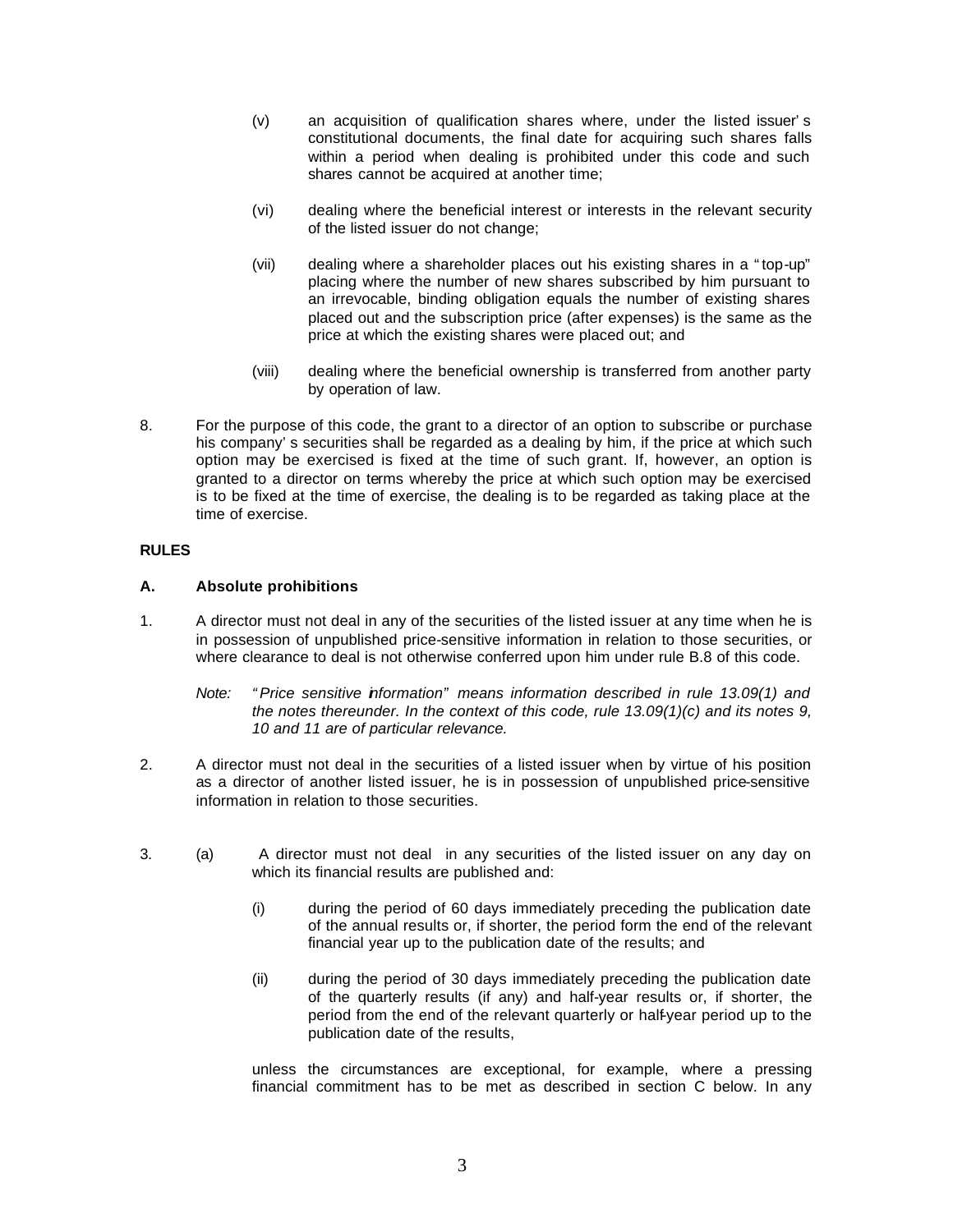event, the director must comply with the procedure in rules B.8 and B.9 of this code.

- (b) The listed issuer must notify the Exchange in advance of the commencement of each period during which directors are not allowed to deal under rule A.3(a).
- *Note: Directors should note that the period during which they are not allowed to deal under rule A.3 will cover any period of delay in the publication of a results announcement.*
- 4. Where a director is a sole trustee, the provisions of this code will apply to all dealings of the trust as if he were dealing on his own account (unless the director is a bare trustee and neither he nor any of his associates is a beneficiary of the trust, in which case the provisions of this code will not apply).
- 5. Where a director deals in the securities of a listed issuer in his capacity as a co-trustee and he has not participated in or influenced the decision to deal in the securities and is not, and none of his associates is, a beneficiary of the trust, dealings by the trust will not be regarded as his dealings.
- 6. The restrictions on dealings by a director contained in this code will be regarded as equally applicable to any dealings by the director's spouse or by or on behalf of any minor child (natural or adopted) and any other dealings in which for the purposes of Part XV of the Securities and Futures Ordinance he is or is to be treated as interested. It is the duty of the director, therefore, to seek to avoid any such dealing at a time when he himself is not free to deal.
- 7. When a director places investment funds comprising securities of the listed issuer under professional management, discretionary or otherwise, the managers must nonetheless be made subject to the same restrictions and procedures as the director himself in respect of any proposed dealings in the listed issuer's securities.

#### **B. Notification**

- 8. A director must not deal in any securities of the listed issuer without first notifying in writing the chairman or a director (otherwise than himself) designated by the board for the specific purpose and receiving a dated written acknowledgement. In his own case, the chairman must first notify the board at a board meeting, or alternatively notify a director (otherwise than himself) designated by the board for the purpose and receive a dated written acknowledgement before any dealing. The designated director must not deal in any securities of the listed issuer without first notifying the chairman and receiving a dated written acknowledgement. In each case,
	- (a) a response to a request for clearance to deal must be given to the relevant director within five business days of the request being made; and
	- (b) the clearance to deal in accordance with (a) above must be valid for no longer than five business days of clearance being received.
	- *Note: For the avoidance of doubt, the restriction under A.1 of this code applies in the event that price sensitive information develops following the grant of clearance.*
- 9. The procedure established within the listed issuer must, as a minimum, provide for there to be a written record maintained by the listed issuer that the appropriate notification was given and acknowledged pursuant to rule B.8 of this code, and for the director concerned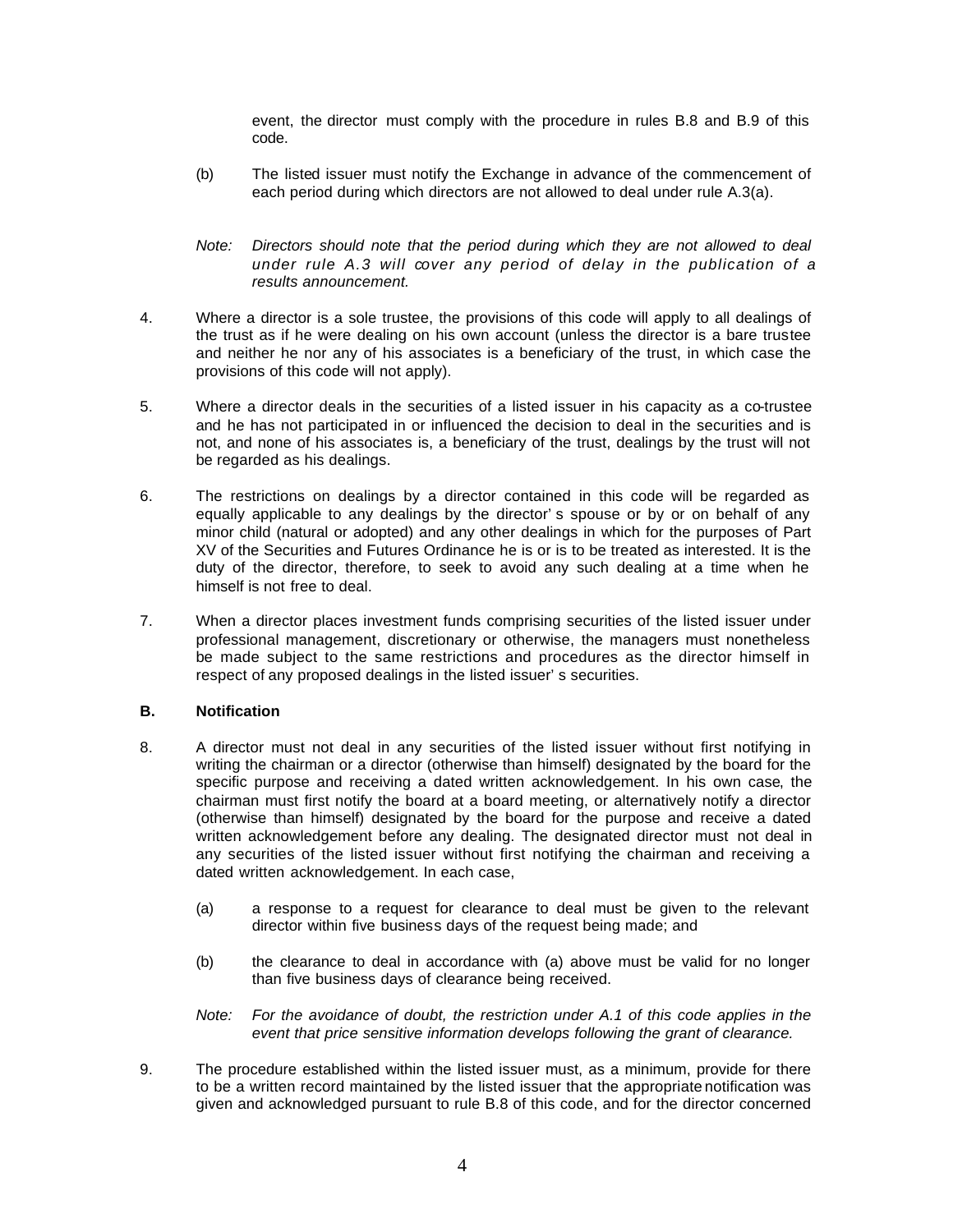to have received written confirmation to that effect.

- 10. Any director of the listed issuer who acts as trustee of a trust must ensure that his cotrustees are aware of the identity of any company of which he is a director so as to enable them to anticipate possible difficulties. A director having funds under management must likewise advise the investment manager.
- 11. Any director who is a beneficiary, but not a trustee, of a trust which deals in securities of the listed issuer must endeavour to ensure that the trustees notify him after they have dealt in such securities on behalf of the trust, in order that he in turn may notify the listed issuer. For this purpose, he must ensure that the trustees are aware of the listed issuers of which he is a director.
- 12. The register maintained in accordance with Section 352 of the Securities and Futures Ordinance should be made available for inspection at every meeting of the board.
- 13. The directors of a company must as a board and individually endeavour to ensure that any employee of the company or director or employee of a subsidiary company who, because of his office or employment in the company or a subsidiary, is likely to be in possession of unpublished price-sensitive information in relation to the securities of any listed issuer does not deal in those securities at a time when he would be prohibited from dealing by this code if he were a director.

#### **C. Exceptional circumstances**

14. If a director proposes to sell or otherwise dispose of securities of the listed issuer under exceptional circumstances where the sale or disposal is otherwise prohibited under this code, the director must, in addition to complying with the other provisions of this code, comply with the provisions of rule B.8 of this code regarding prior written notice and acknowledgement. The director must satisfy the chairman or the designated director that the circumstances are exceptional and the proposed sale or disposal is the only reasonable course of action available to the director before the director can sell or dispose of the securities. The listed issuer shall give written notice of such sale or disposal to the Exchange as soon as practicable stating why it considered the circumstances to be exceptional. The listed issuer shall publish an announcement in accordance with rule 2.07C immediately after any such sale or disposal and state that the chairman or the designated director is satisfied that there were exceptional circumstances for such sale or disposal of securities by the director. An example of the type of circumstances which may be considered exceptional for such purposes would be a pressing financial commitment on the part of the director that cannot otherwise be satisfied.

#### **D. Disclosure**

- 15. In relation to securities transactions by directors, a listed issuer shall disclose in its interim reports (and summary interim reports, if any) and the Corporate Governance Report contained in its annual reports (and summary financial reports, if any):
	- (a) whether the listed issuer has adopted a code of conduct regarding securities transactions by directors on terms no less exacting than the required standard set out in this code;
	- (b) having made specific enquiry of all directors, whether its directors have complied with, or whether there has been any non-compliance with, the required standard set out in this code and its code of conduct regarding securities transactions by directors; and